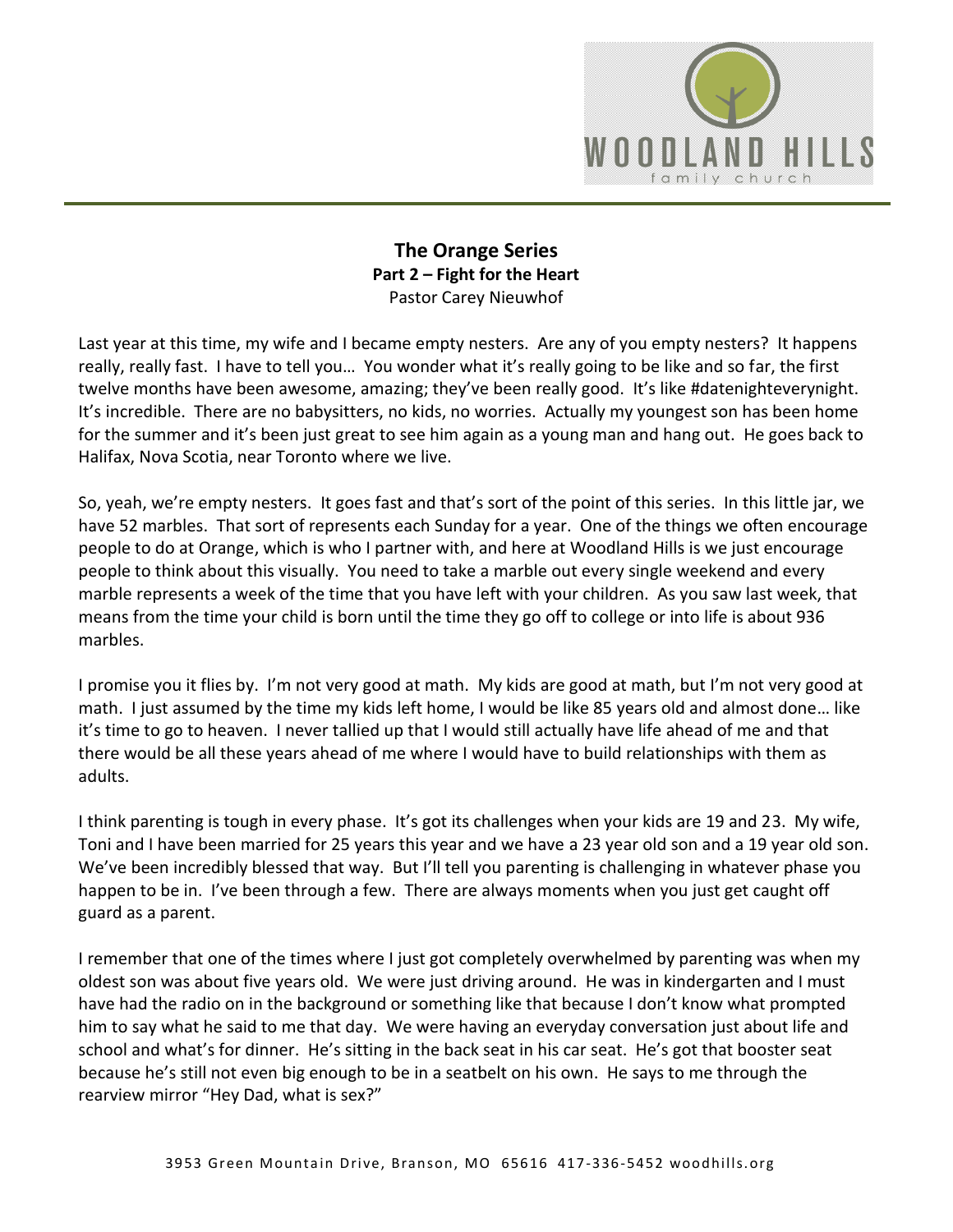I'm a lawyer and I'm also a pastor; I'm not usually at a loss for words, but I complete froze in that moment. I knew this conversation was coming, but I thought he would be like 30 or 40 when he asked me. I did not expect it when he was five years old. There was nothing to really prompt that conversation so I didn't even know where it came from. So I paused. I was at a loss for words. I stopped for about 30 seconds, I thought about it, and then I looked in the rearview mirror, looked him right in the eye and said "Son, I don't know." In case you are wondering, I do know. I actually do know what sex is, in case some of you want to come forward afterward to talk with me about it.

I didn't know what to say and parenting is like that, isn't it? You take classes on how to physically have a baby and what's involved in all that, but nobody really prepares you to be a parent and it's full of surprises. There is an awful lot at stake because this goes really, really fast, as I learned last year. You blink and you miss it. You are all at different phases right now. Some of you are where I am or maybe your kids have been gone for 10, 20, 30 years. If you're young, you think they will never, ever leave. No, they will; they'll go. What do you do in the meantime?

Today, I want to talk about fighting. I think every family fights. What I really what to encourage you to do today is before the sun goes down, have a fight in your family. Do you think you can do that? Some of you are like "Already done, man. Already done on the way into the parking lot, we fought about lunch." So you can go home now; you've already had your fight. The reality is simply this. All of us have fights.

Every family fights. But I want to talk about *how* we fight. The question is not whether we fight; the question is *how* we fight. Every single family fights. If you are newlyweds, if you're dating, if you're on your fifth date and you're not even sure you're going to be a family, you've probably already had a fight. If your child is three months old, you've already been angry at him because he doesn't stop crying. Fighting is just a very natural part of life. So the question isn't whether we fight and I think probably romantically you think *Oh, when I find the right person, we will never ever fight* and that goes down the toilet pretty quickly because you fight. Every single family fights and we keep fighting.

What I want to focus on is how to fight. There are different ways to fight. We are actually going to learn from Jesus today because I think he showed us a very different way to fight. There are different things that cause tension in a family; one would be style of parenting. I think there are two basic approaches to parenting. One you might call the "rules" approach to parenting and the other would be the "relational" approach to parenting. I think there are rules parents and relationship parents. Another way to say it is there are truth parents and there are grace parents.

It kind of goes like this: Let's say the issue is curfew is 10:00 tonight. A rules parent approaches it this way. "It's 10:00; not 10:01, not 10:10, not 10:00 eastern time. I mean you better be home, in the door, not in the driveway, at 10:00." How many of you would say you're that kind of parent?

Other parents are kind of relational. They're like "Well we said 10:00, but you know 10:00ish is fine." Then your daughter gets home a little bit after 10:00 and you're worried and you think maybe her car broke down and you hope she's going to be okay. "Well we don't really have to be sticklers about this."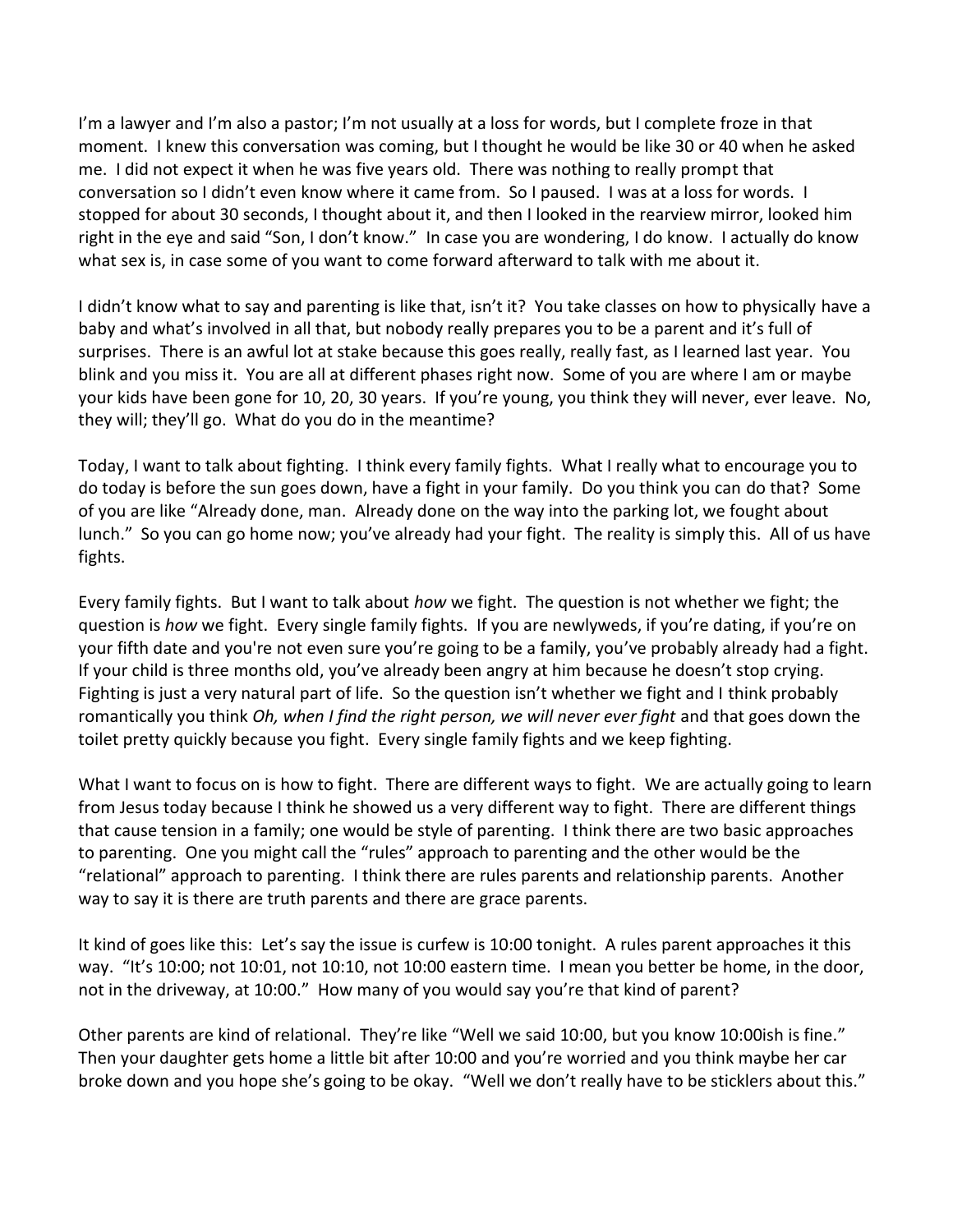And then she walks in the door and you're like "Oh, I'm so glad you're okay; let's just have hot chocolate." How many of you are that kind of parent?

Some of you are no kind of parent. You're not playing and that's okay. Do you know what's really interesting? Did you ever notice that rules people marry relationship people? It creates all kinds of conflict because you're like "Well I think it's 10:00" and then your spouse is like "Don't worry; lay off. You're going to turn them off and they won't be our friends." How do you handle that?

Fortunately for us, Jesus is actually going to decide this for us. The scripture actually talks about it. Today, you are going to be really glad you came to church because you are going to find out whether the rules parent wins or the relationship parent wins. We are going to look at a passage from Matthew 22. We are going to see Jesus speaking to a group of religious people and learning how to fight. He actually teaches us how to fight. It's interesting because they are picking a fight with him.

*[34](http://www.studylight.org/desk/?q=mt%2022:34&t1=en_niv&sr=1) Hearing that Jesus had silenced the Sadducees, the Pharisees got together. [35](http://www.studylight.org/desk/?q=mt%2022:35&t1=en_niv&sr=1) One of them, an expert in the law, tested him with this question…* So a little bit of background. It's really important to get the background to this. So the Pharisees and the Sadducees were kind of two denominations of Judaism in Jesus' day. The Pharisees had actually codified the entire Old Testament into 635 laws. Have you ever read through the entire Old Testament? It is hard work. Most people get shipwrecked in the middle of Leviticus. Have you ever been stuck there? It's like Genesis… "I'm going." Then comes Exodus and Leviticus and its "Where's that New Testament," right? They had done the whole thing - 635 laws.

We all know about the Ten Commandments, but if you actually read past Exodus 20, there are like three more chapters of commandments nobody ever talks about. Then you go through the Prophets and the Psalms and you wonder if there are commandments in there. Well, the Pharisees had that all figured out. And they said there are actually 635 commandments in the Old Testament. So they go up to Jesus with a trap, with a question. What they believed was all 635 commands were equally important. So it's a trick question. So they go to him with a question. He had already silenced the Sadducees. The Sadducees was another denomination that tried to trick Jesus. They go in with a question that seems a little bit innocuous, but there are questions that are not really innocuous, sort of like "Was somebody supposed to clean the car today." That's not really a question. They had a question like that for Jesus.

*[35](http://www.studylight.org/desk/?q=mt%2022:35&t1=en_niv&sr=1) One of them, an expert in the law, tested him with this question:* So they had been conspiring. They are picking a fight and they say to Jesus… Now you know all the background, so it's a loaded question. They ask him this question. *[36](http://www.studylight.org/desk/?q=mt%2022:36&t1=en_niv&sr=1) "Teacher…"* So they are kind of acknowledging him as a teacher and he claims to be from God, so they'll give him that, maybe. "…*which is the greatest commandment in the Law?"*

They are all equally important. You know there are 635, so listen to the brilliance of this question. "If you say one or two are more important that the others, then you agree with us and you're basically telling us that we're right. And if you say none is really important, then you are basically denying God and clearly you are not from God." They didn't like Jesus. They were actually the ones responsible, in large measure, for having him killed. So they are trying to nail him and they've got a great question.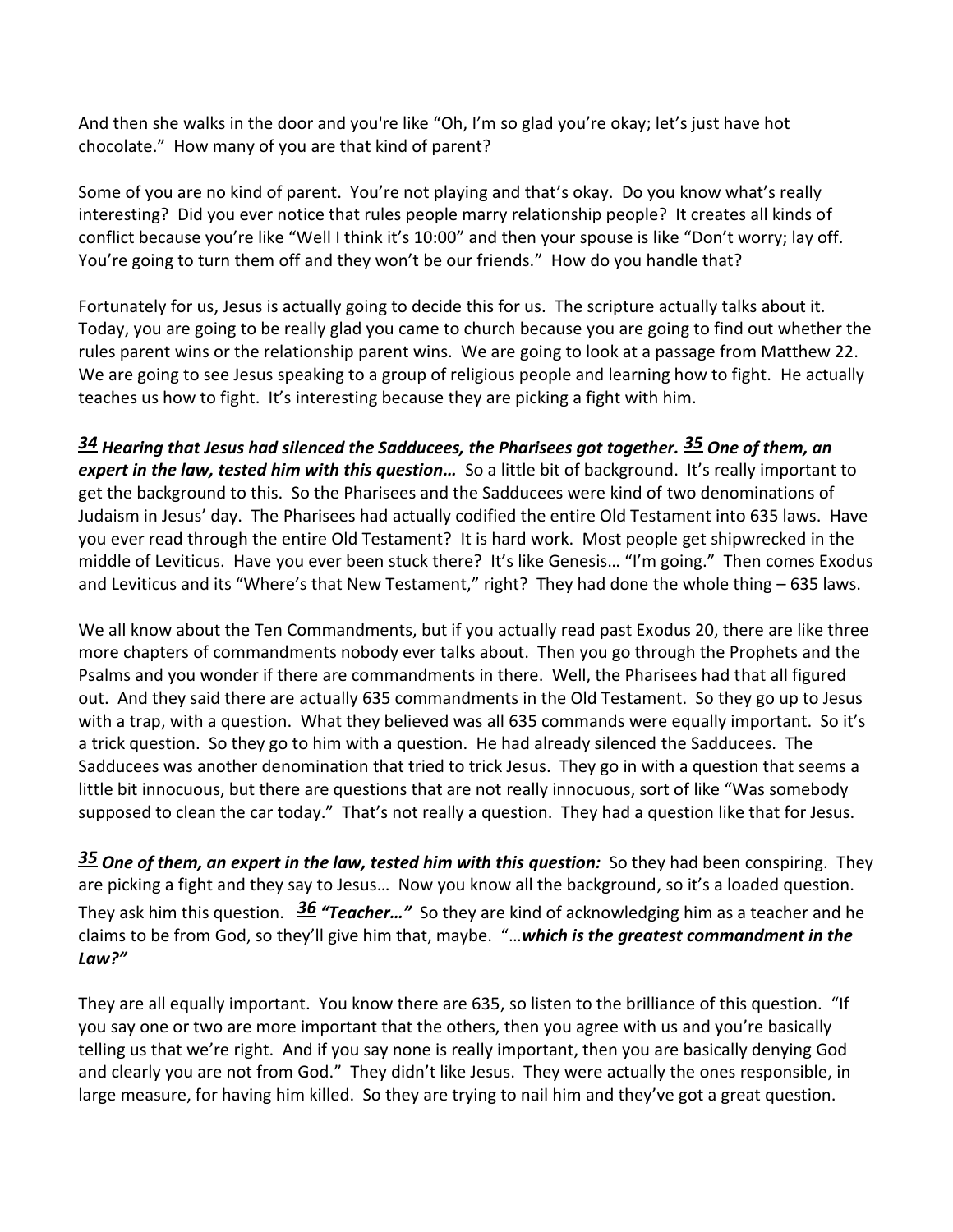"…*which is the greatest commandment in the Law?"* "You can't answer that without making yourself look bad or us look great. So go ahead, Jesus, try to answer that question."

*[37](http://www.studylight.org/desk/?q=mt%2022:37&t1=en_niv&sr=1) Jesus replied: "'Love the Lord your God with all your heart and with all your soul and with all your mind.'* " So Jesus actually does pull one of the commandments out and puts it above the others. Look at what he picks. This is the rules verses relationship thing. He picks love.

*[38](http://www.studylight.org/desk/?q=mt%2022:38&t1=en_niv&sr=1) "This is the first and greatest commandment. [39](http://www.studylight.org/desk/?q=mt%2022:39&t1=en_niv&sr=1) And the second is like it: 'Love your neighbor as yourself.'"* So Jesus is saying love God with everything inside you. Love him with your heart. Love him with your mind. Love him with your soul. Love him with your strength. And love your neighbor in the same way you love yourself. Basically, Jesus is saying love is the greatest thing which would cause all the relationship people to say "See, I told you," except you would never say that because you are relationship person. A truth person would say that. "See, I told you I was right." A relationship person would never say that, but you will die knowing you were correct. Is that good satisfaction for you?

He's saying it's really about love. He's saying "Do you want to know what this thing with God is really all about? It's not a whole bunch of laws and rules. It's about love." But then he surprises everybody. *[40](http://www.studylight.org/desk/?q=mt%2022:40&t1=en_niv&sr=1) "All the Law and the Prophets hang on these two commandments."* He's not throwing out the 635 laws. So what does that mean? Is it rules or relationship? Grace or truth? Jesus is saying it's both. Somehow what we separate, God fuses.

Remember in John 1 it says Jesus came full of grace and truth. You can't separate them. You know what your kids need and you know what your family needs and you know what your relationship needs. It needs grace and truth. Grace without truth isn't grace and truth without grace isn't truth. If you think about it, the rules people… If there is no love in what you say, rules are just cruel. And some of you grew up with that conception of God. It's like "I'll never measure up." You shouldn't do this and you should do that. "I did that so I guess I just don't measure up and I guess I really don't belong and I guess God really can't love me. I always feel so judged around religious people." That is truth without grace. That is rules without relationship.

By the same token, relationship or grace without rules is meaningless. People like that are just all about love. You let people hurt themselves because you don't have any boundaries. It's like saying to your five year old "It doesn't matter whether you put your hand on the stove or not when it's hot." It absolutely matters if you put your hand on the stove. In fact, if you love them, you'll stop them from doing that. Jesus is saying it's not rules or relationship; it's both. It's not truth or grace; it's both. The law and the commandments are based on these two commandments about love. So it's not either or; it's both and.

Do you know what Jesus is doing in addition to settling that debate? He's actually showing us a new way to fight. Remember, the Pharisees were picking a fight and they said to Jesus, "Hey, we're just going to fight you and we've got the question that you can't answer right." They are fighting him, but he decides to fight very differently. First of all, he answers brilliantly, but we know by reading the rest of the story that he's actually fighting the Pharisees, but he's fighting in a very different way.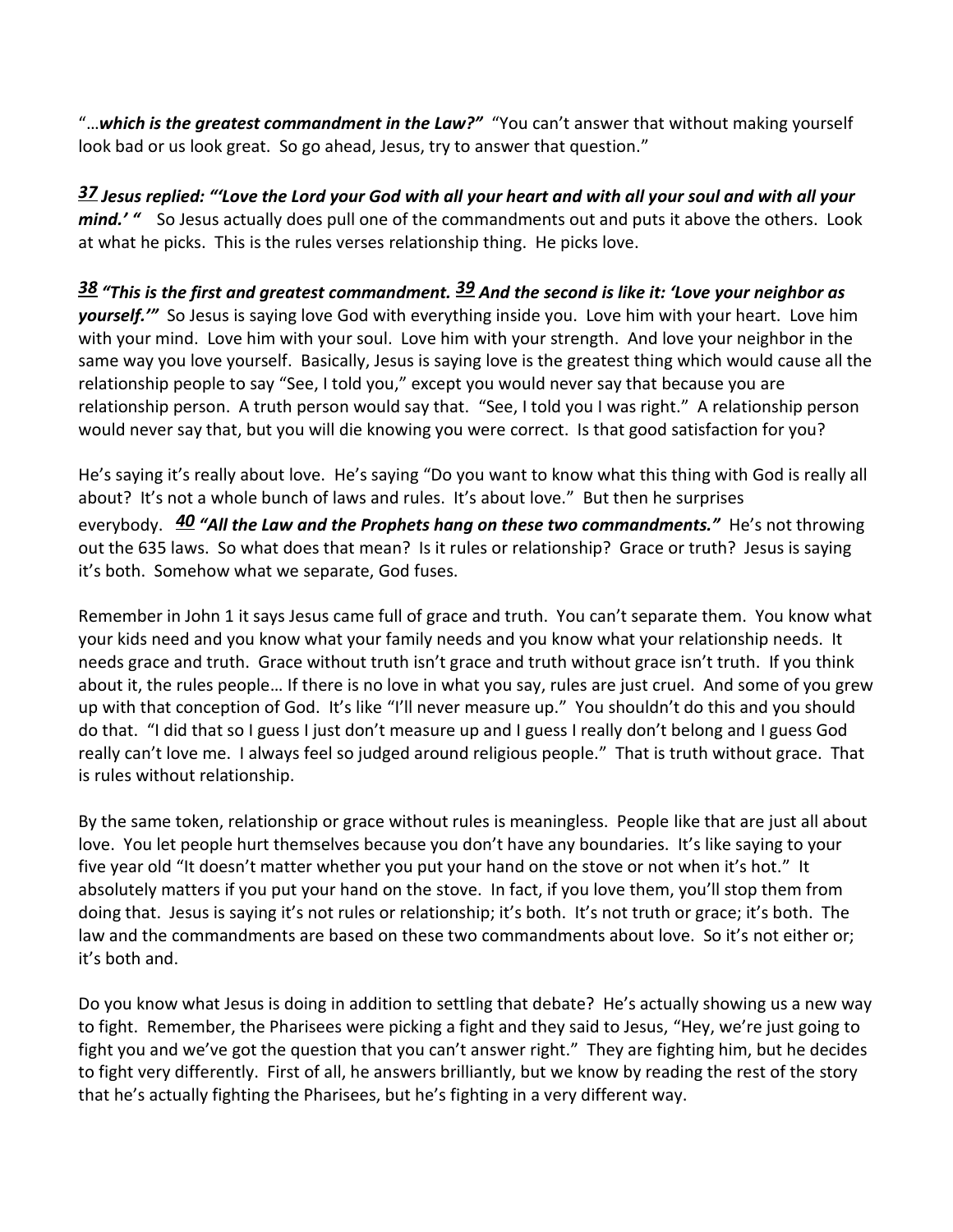They are fighting with him… We know from Luke 23 and the rest of the gospels that Jesus isn't fighting with them; he's doing something far more profound. He's fighting for them.

In Luke 23, it records Jesus being nailed to the cross and as he's being nailed to the cross and his accusers are before him – not just the Roman soldiers, but the Pharisees and the Sadducees and the religious leaders – and they are nailing him to the cross. Do you remember what Jesus said as he looked at the Pharisees and as he looked at these people who were in the process of killing him? He said "Father, forgive them because they don't know what they are doing." While they were fighting with Jesus, he was fighting for them. There's a huge difference between fighting with somebody and fighting for somebody.

If I'm going to pick on Ted… And I don't know why on earth I would have a fight with Ted, but if I was going to have a fight with Ted, this is how fighting with works. If I'm going to pick a fight with Ted, I need to win and Ted needs to lose. That's how every fight works; it's a zero sum game. If you actually watch a physical fight like a boxing match, somebody has to win and somebody has to lose. And when you're fighting with your spouse, when you're fighting with your kids, when you're fighting with your parents, when you're fighting with a friend, you need to win, they need to lose. "I'm right and you're wrong." That's how you fight with somebody.

Jesus says "That's how you guys fight because that's the only way you've known how to fight. I'm going to show you a brand new way. I'm not going to fight with you; I'm going to fight for you." So if I fight for Ted, how is that different? Look at what shifts. If I'm fighting for Ted, suddenly I don't want me to win; I want him to win. I want him to win so badly, I might even sacrifice my ego, I might sacrifice my pride, I might even sacrifice some of myself. I might even ultimately sacrifice my life so that he wins.

That's what Jesus did. He fought for you and he fought for you so passionately that he surrendered his life so that you could have life. So the fight I want you to have with your family today is to start fighting for each other, not with each other. There is a world of difference between the two. That's hard because our world only knows… My goodness, elections are coming up. All people do on media is fight with each other, but we have a savior who fights for us.

We as Christians are called to fight for each other. Can you imagine a church, a community, a world in which you fight for your spouse, in which you fight for your marriage, in which parents are fighting for their children, fathers are fighting for a relationships with their daughters, mothers are fighting for a relationship with their sons, parents are fighting for a relationship with each other as spouses, adult children are fighting for a relationship with their now senior citizen parents? Can you imagine a world in which we fight for each other and not with each other?

One of the reasons that so difficult and so foreign is that for a lot of us, we never had anybody fight for us. You'll walk out of here going "I wish my dad had fought for me. He just fought with me. In fact, he's still fighting with me." Now you actually have somebody who fights for you and that's your heavenly Father. He fights for you because he loves you.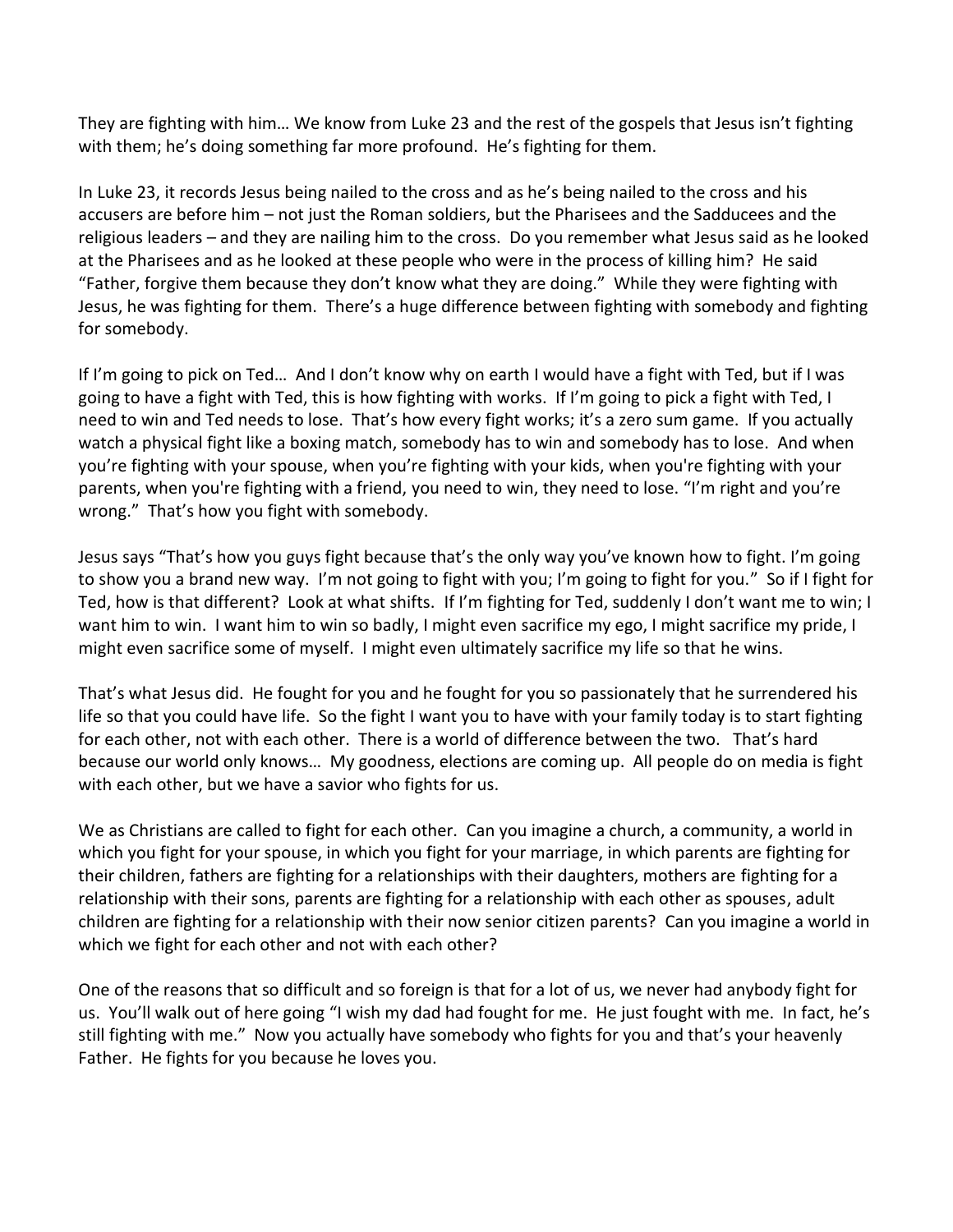It says in the Book of Hebrews that Jesus is actually interceding before God right now for you on your behalf. He is fighting for you. So he calls us to fight for each other. This is important and I want to show you why it's so important. This jar of marbles is a journey and it's a journey that moves quicker than you think. Ask anybody who has kids in their late teen years or early 20s or beyond that. It flies by.

And you as a parent, even as a brand new parent… How many of you have very young kids? You're on a journey and here's the journey you're on. You're on a journey from control to influence. As a parent, you start out when this jar of marbles is full with absolute control. How many of you are parenting preschoolers right now? I have a message for you. I have news for you. This is the most control over your children you will ever have. You probably feel like you have no control over your toddler right now. I promise you they don't do anything without you. You spend a lot of time with your kids and you have total control with your kids.

As they get older, as this jar gets emptier, you have less and less control. By the time your daughter is eight, she tells you she wants to go hang out at her friend's house. Eventually, your daughter or son asks to go for a sleepover and there needs to be boundaries around that, but eventually you let them go. Then they move into the middle school years and they want to hang out with their friends a little bit more than they want to hang out with you. Then they eventually get a driver's license and then ultimately they move out somewhere between 18 and the early 20s. You ship them out into school or into life.

The goal of parenting is not to have 40 year olds living in your basement playing video games, true? If you're a 40 year old, living in your parents' basement, playing video games, I have news for you: It is time to move out. Your parents were texting me this morning. We're not raising children; we're raising adults. It's actually a God-given journey. The goal is to launch them out into life, filled with character, faith, and hope. And we pray Christ; that's the goal.

So you might think you have total control and when your kids are young and you kind of do, but it's gradually a journey where you move from control to influence. By the time you get to my stage, I promise you, all you have left is influence. I have a little tiny bit of financial control right now, but my oldest son goes off the family payroll at Christmas. He's done at school.

So how does it work? I assume you want to be an influence in your child's life throughout their lives. This is why how we fight is so important. I believe that as your child gets older… You end up listening most to the people you love the most. We listen most to those we love the most. That's how influence works. It works relationally. So if you want to have some measure of influence in your child's life, you need to have a great relationship with your son or daughter. What you need to do in order to have that relationship is you have to start when they are very little, building a relationship with your son or daughter. I think one of the keys to whether you have influence or the kind of influence you have in your child's life when they get older all depends on how you fight as a family.

If you're not sure what this means, I just want to encourage you to ask yourself… We are all adults here. You're either teenagers or adults, but we are all moving toward adulthood or we are adults. If you want to see if this is true, ask yourself this question: How much time have you budgeted in your calendar in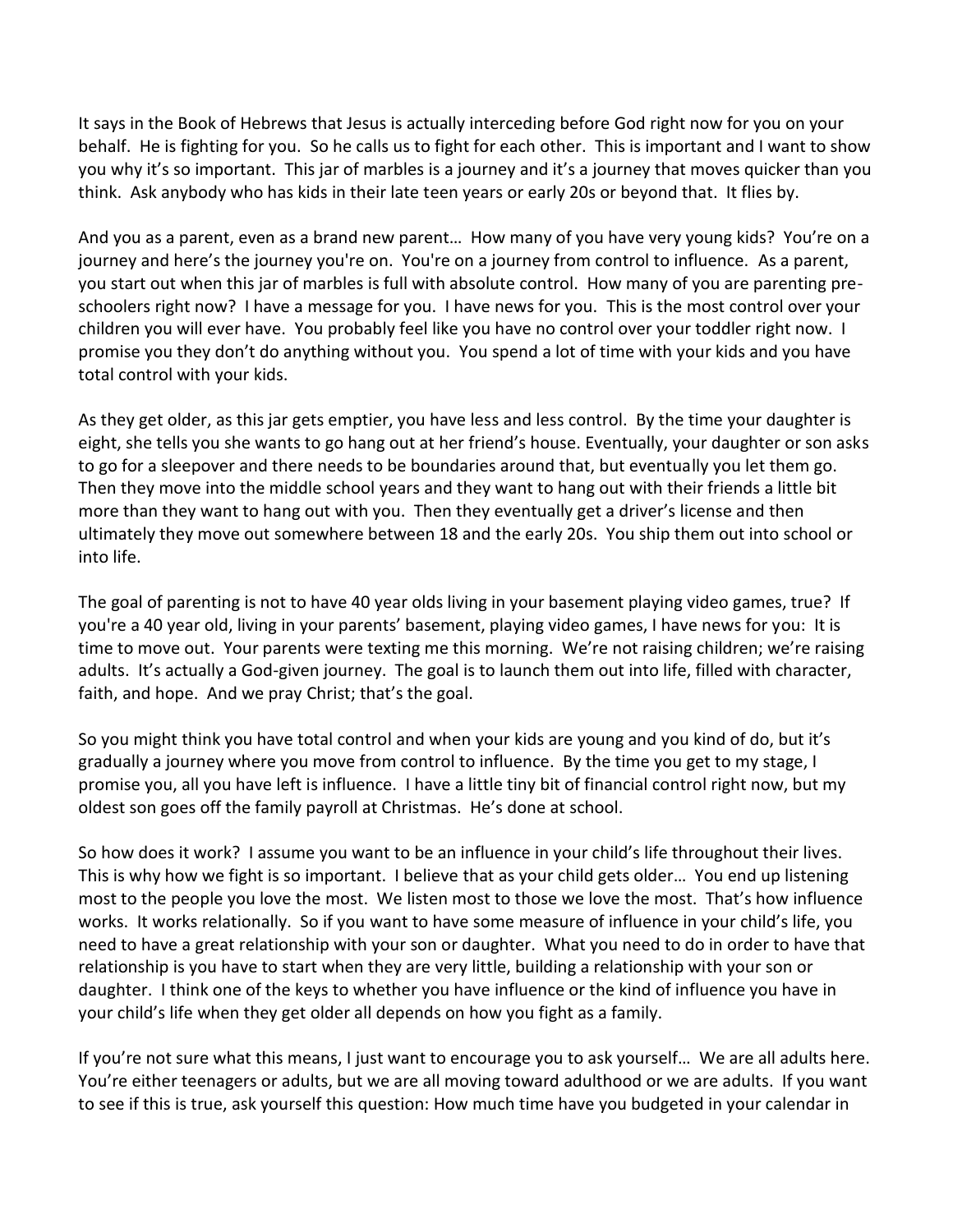the next seven days to spend with somebody you can't stand? Very little; almost none. Why? That's because your journey as an adult has been moving away – sometimes politely sometimes rapidly – from people you don't like and gathering around you a circle of people you admire, people you like. You listen most to the people you love most. So parents, if you want to have influence in your adult child's life, you need to build that relationship. When you fight with somebody, you lose influence. When you fight for somebody, you gain influence.

So how do you get influence? Here's one principle I think we can all relate to you. We need to communicate in a way that gives the relationship value. All you have left is relationship. Eventually, they do move out of the house and all you're left with is a relationship. So how does that work? Well, I think you need to communicate now, in the early days, in a way that gives the relationship value. That kind of sounds like a corporate mission statement. What I mean is how you deal with each other as a family, as father, daughter, mother, son, spouse is so crucial.

A few years ago, I was trying to figure out this phenomenon that I think is pretty universal. It's certainly the case around Toronto and I'm pretty sure it's the case in Branson, Missouri. It's something I really didn't have a name for, so I made up a name for it. I simply call it "family voice." It's a tone of voice that we all use in our family. Are you familiar with what I'm talking about? A family voice is a combination of a tone of irritation, aggravation, and frustration. Do you know what I mean? It's the tone of voice you only ever use with for your family. You know it's a family voice because if you ever spoke that way at work, they would fire you. And every once in a while… If you are in a mall or some public event or a play or something like that, listen for it. Every once in a while, people forget they are in public and you'll hear somebody's family voice break out. It's really irritating and people just kind of look at them. It's frustrating. If you don't think you have a family voice, ask your kids and they will imitate you. They are good at it.

Do you have family voice in your family? Everybody does. I don't know why, but family voice… Why do we treat each other that way? Somebody asked me a few years ago "How do you overcome family voice?" I was kind of stumped because I have a family voice and everybody in my family has a family voice that we use exclusively on each other. I thought *how do we actually get out of that?* It's a good question. So I came up with a solution. Treat each other like you are perfect strangers. If you think about it, the people you are the kindest too are the people you just met and you know the least.

Imagine going home and communicating in a way that gives the relationship value, eliminating family voice by treating the people you live with like perfect strangers. I know there are irritations and flash points. So imagine you ask your 10 year old to empty the dishwasher. Tomorrow morning rolls around and you're getting breakfast ready, trying to get the kids off to school, and you notice the dishwasher isn't empty. Instead of just communicating in family voice, imagine treating your 10 year old and everybody else in your house like you are perfect strangers. You go downstairs and you say "I see the dishwasher hasn't been emptied." And you 10 year old comes down and says "Oh, blessed father, I am so, sorry." Just imagine it. You are all so polite and kind to each other.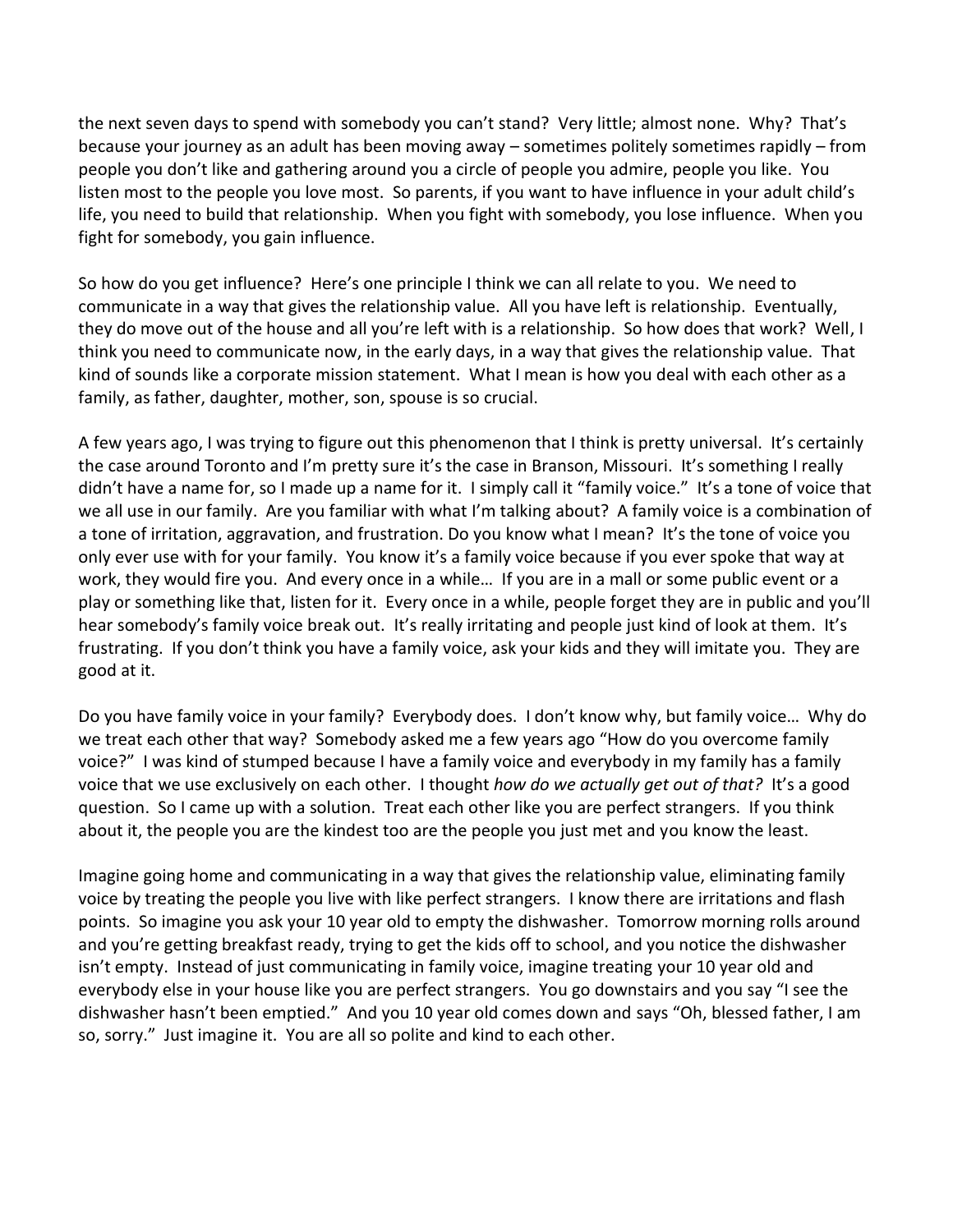Husbands and wives, imagine you're on your first date and you want her to call you back. Just imagine treating her that way every day. Can you imagine? But we don't. That's part of fighting for your spouse, not just with your spouse.

Another thing you can do if you really want to increase the relationship in your family – to learn how to fight for each other and not with each other – is to increase the quantity of quality time you spend together. So much of life is just transactional. You have to coordinate all the activities, taking kids here and there and church, etc. That's family. But when do you just hang out. When do you become friends? When was the last time Mom and Dad… I know your kids are young and babysitting is expensive and family doesn't live nearby, but when was the last time you went on a date night? You used to like each other; remember that? You used to really enjoy spending time together. When was the last time you went away for a night without the kids? Invest in that kind of quality time. Invest in that.

When your kids are really young, when you have a lot of marbles left over in your jar and you haven't lost them yet… When you've got all those marbles, you spend an awful lot of time with your kids. If you don't, they take your children away, right? If you abandon your children when they are young, they eventually just take them away from you. So you've got a lot of time with your kids.

But when they get older, it gets more difficult. Then your daughter wants to go to her friend's house to play. Then in middle school, your kids have that instinct where they start to withdraw. They want you to take them to the mall, but they want you go around to the back because they don't want to be seen with you. In the teenage years, they get their driver's license and then you're like practiced empty nesters half the night. They withdraw… and it's a natural thing.

I think one of the best things you could do as a parent is increase the quantity of quality time you spend together. The biggest mistake parents make is when the kids withdraw, the parents withdraw. Watch what happens at the local school. When your daughter or son is in kindergarten and you go to parent/teacher night, you cannot get a parking spot. When they are a senior in high school, you have the entire parking lot to yourself for parent/teacher night. The only people there are the police and the juvenile delinquent people. All the parents have bailed. Your kids are withdrawing and some of that is God-given, but you want a relationship because you still want influence. So you have to fight for that relationship. You have to fight for that influence with your son or with your daughter.

All the research shows the relationship between a father and his daughter is particularly important. I've only raised two sons and I fought for my relationship with them at every stage, but, dads, I think it's really important to date your daughter. Your daughter isn't going to automatically say "Hey Dad, can we hang out?" Teenagers don't do that.

I think one of the best things you can do if you're parenting a pre-teen or a teen girl is you should go home today and say to your daughter "Hey, next Saturday, how about you and I go out for breakfast?"

The first thing she is going to say is "Why? What did I do wrong?" Just tell her you just want to go out for breakfast and she'll go "Why, Dad?"